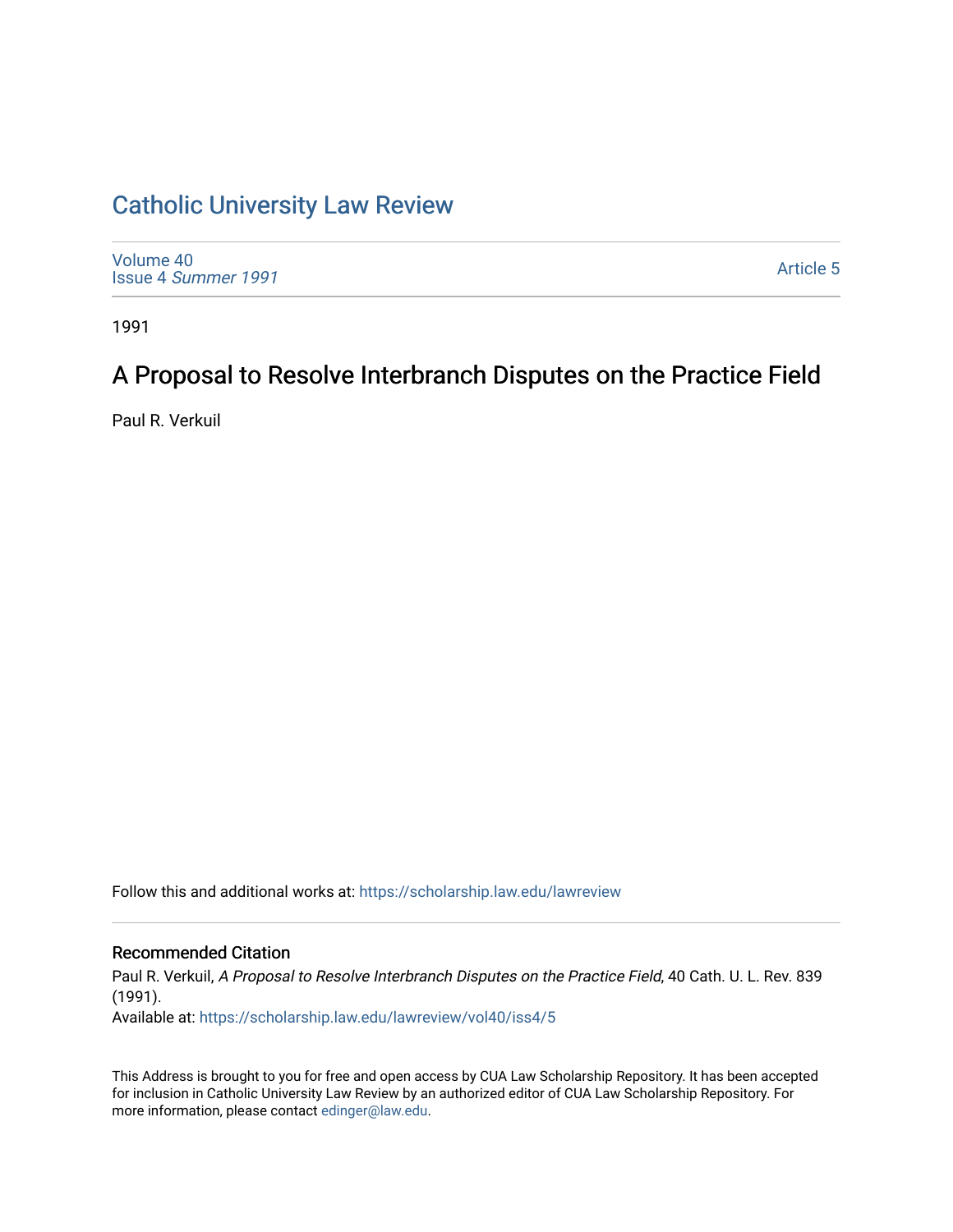# THE POPE **JOHN** XXIII **LECTURE\***

# **A** PROPOSAL TO RESOLVE INTERBRANCH **DISPUTES ON** THE PRACTICE **FIELD**

#### *Paul R. Verkuil\*\**

Separation of powers and checks and balances are ritualistic phrases in our constitutional system that hardly need extended explanation. Suffice it to say we are not a government of separate powers but of shared powers. The model James Madison principally devised had more in common with the mixed English system of John Locke than the strict French separation model inspired by Montesquieu.<sup>1</sup> Intentionally, our three branches each have offices in the other. The presidential veto of legislation, the senatorial advise and consent function over executive appointments, and the split power to conduct and declare war are only three of the most obvious (and fundamental) examples of our system of shared powers.

Sharing power, nevertheless, does not make the resolution of interbranch disputes easier. As Chief Justice Burger observed in *INS v. Chadha,2* our constitutional arrangements were not designed necessarily to be easy or even efficient-they were designed to secure liberty. Moreover, in this modern era of divided government, where the executive and legislative branches are controlled by different parties,<sup>3</sup> the possibilities of friction and impasse are

**<sup>\*</sup>** This Article is adapted from the annual Pope John XXIII Lecture delivered on April 2, **1991,** at the Columbus School of Law, The Catholic University of America. The date is of critical importance as it speaks from the time just after the Gulf conflict when there was greater optimism in the relationship between the White House and Congress. Since the Justice Thomas confirmation hearings, however, that optimism may be misplaced. See Bush Launches *Strike at Congress: President Calls Lawmakers "Privileged Class of Rulers",* **WASH.** POST, Oct. **25, 1991,** at **1.**

**<sup>\*\*</sup>** President and Professor of Law and Government, The College of William and Mary.

*<sup>1.</sup> See generally* Louis **FISHER, PRESIDENT AND CONGRESS POWER AND POLICY 1-27 (1972)** (discussing the origins and history of separated powers from the French models and the Articles of Confederation to the Constitutional Convention and its subsequent ratification); Paul R. Verkuil, *Separation of Powers, the Rule of Law and the Idea of Independence,* **30** WM. **& MARY** L. **REV. 301, 305 (1989)** ("[T]he English constitutionalism... forms the backdrop to our own constitutional experience.").

<sup>2. 462</sup> **U.S. 919,** 944 **(1983).**

**<sup>3.</sup>** Lloyd Cutler summarized the situation well: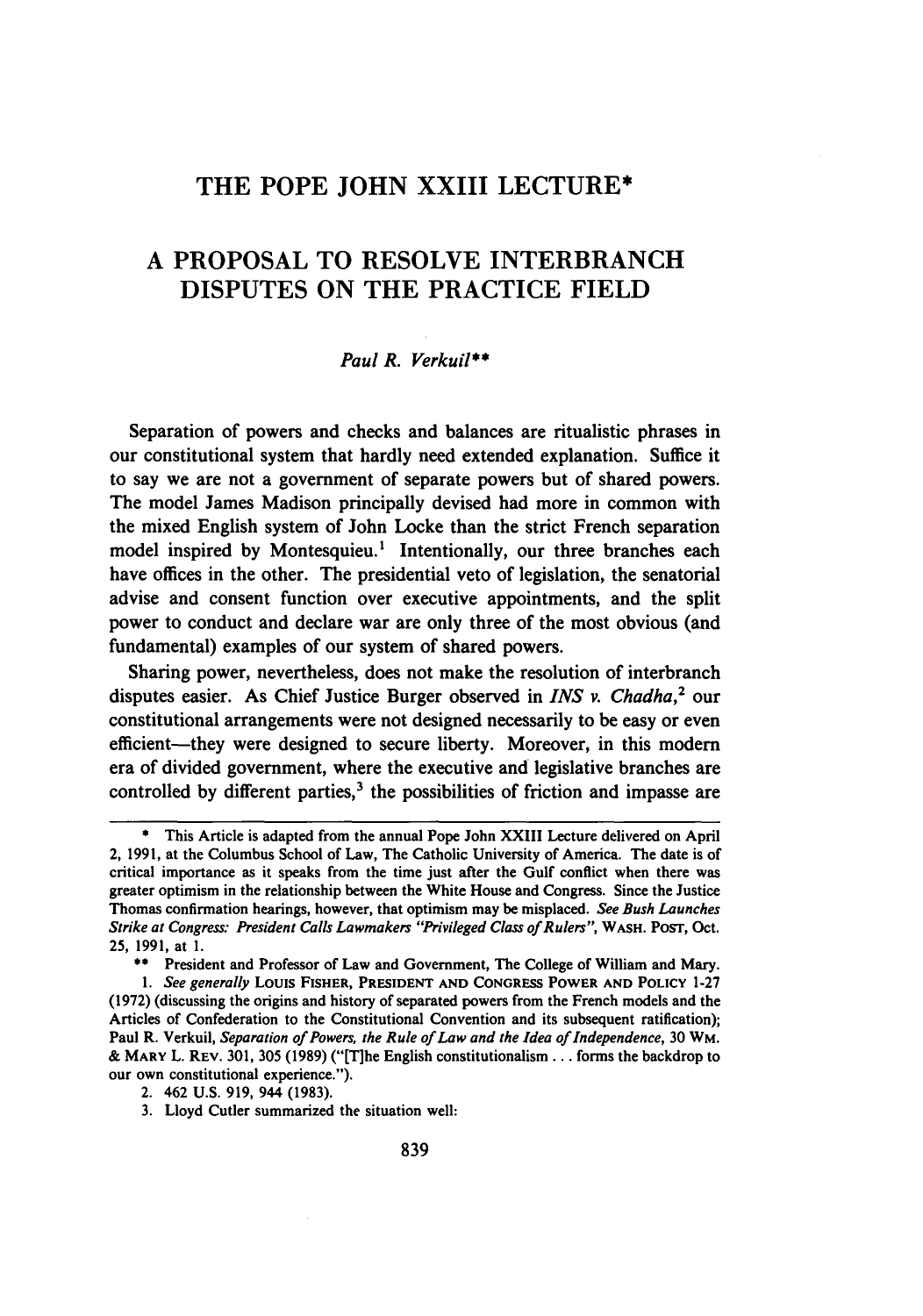heightened. Suggestions are even made these days that the parliamentary system, with its built-in protections against political division, might be a more sensible way to organize our own system.4

Today, we stand at a remarkable juncture in our history of interbranch relations. Having recently concluded a military engagement that for the first time since World War II involved reasoned debate and action **by** both political branches, the conditions for a meaningful exchange of views about separation of powers could not be better. One cannot read the extensive debates in the House and Senate on the resolution to authorize the President to enter into a military conflict in the Gulf without perceiving a strong sense of shared purpose and mutual respect.<sup>5</sup> Even those who voted not to grant the President the power to engage in the conflict united in an admirable sense of mutual purpose. Senator Gore aptly described the importance of this shared feeling when he said that "[n]ational consensus is a strategic asset."<sup>6</sup> While this kind of unity is often limited to international relations, this impressive display of interbranch cooperation may result in a better understanding of domestic matters and, specifically, the subject of interbranch relations. For these reasons, there is a higher level of mutual respect and trust between Capitol Hill and the White House than there has been in many years.<sup>7</sup> The timing, therefore, could not be better to urge interbranch cooperation and understanding concerning those internecine domestic disputes that often frustrate a mutually productive relationship between the branches. Certainly the recent struggle between the White House and the Senate over the confirmation of Clarence Thomas to a position on the Supreme Court highlights the gulf in communications that still exists. But it also demonstrates how much the branches need to work more closely on appointment matters.

Lloyd Cutler, *What Is Wrong with Divided Government?*, 68 WASH. U. L.Q. 563, 565 (1990). *4. Id.*

*5. See* H.R.J. Res. **62, 102d** Cong., **1st** Sess. **(1991).** *See generally* **MICHAEL** J. **GLEN-NON, CONSTITUTIONAL DIPLOMACY (1990)** (discussing the branches's respective constitutional roles in foreign policymaking).

**6. 136 CONG. REC. S16,755** (daily ed. Oct. **26, 1990)** (statement of Sen. Gore).

**7.** There is no way to "prove" this proposition, but the President's address to an admiring Congress on March **6, 1991,** makes it hard to rebut. Jack Sirica **&** Gaylord Shaw, *Star of the Show; Applause for Bush in Congress,* **NEWSDAY,** Mar. **7, 1991,** at **3.**

For the first **<sup>1</sup> <sup>5</sup> <sup>0</sup>**years, the party system had remarkable success in fostering **coop**eration between the branches. In thirty-five of thirty-eight elections from **1796** to 1948, the party winning the White House also won the majority of both the House and the Senate. Taylor, Hayes, and Cleveland, **I** think, in his second term, were the only exceptions. Now, of course, the opposite happens. Beginning in **1956,** in six out of nine Presidential elections we ended up with divided government. Beginning in **1968,** in five out of the last six Presidential elections, twenty of the last twenty-four years projected forward to **1992,** we have had divided government.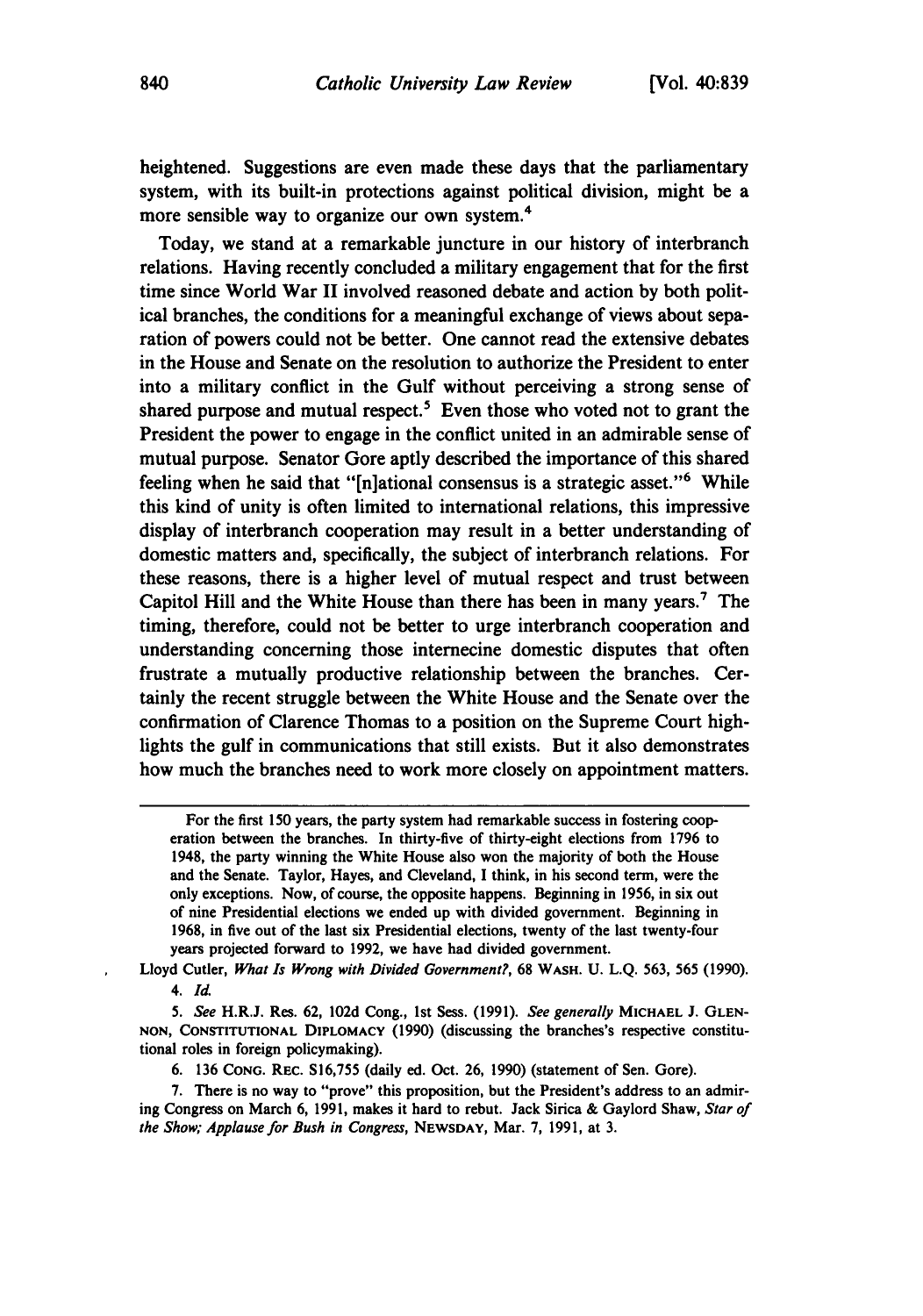There are two essential questions to be asked: First, what is the legal basis of separation of powers disputes? Are they *necessary* as a constitutional matter, ingrained, if you will, in tensions built into the Constitution itself, or are they discretionary or avoidable **by** better communications between' the branches? Second, what mechanisms or forums are available to help achieve a working understanding of when and how these disputes can be avoided? This Article proposes an analysis of the first question and a prescription for the second.

#### I. **NECESSARY** INTERBRANCH **CONFRONTATIONS**

There can be no argument that the large issues of governance are meant to trigger friction and confrontation. The Framers, as Madison said,<sup>9</sup> intentionally set out to protect the liberties of the people **by** limiting government. Thus, debate over such basic matters as the proper roles in declaring and coordinating war will never end; nor should conflict over the budget and spending authority.<sup>10</sup> In addition, many appointments and advise and consent questions are also within territory set aside for perpetual dispute. There was, for example, practically no way to avoid the confrontation that resulted from the nomination of Robert Bork to the Supreme Court. That was an ideological debate; it served to redefine, for better or worse, the future role of the Senate in the advise and consent function.'<sup>1</sup>

Likewise, there are times when the President and Congress must end up in court. When President Truman seized the steel mills to maintain production in the midst of a labor dispute during the Korean conflict, he challenged congressional authority in a way that forced confrontation with the industry itself.<sup>12</sup> In *United States v. Nixon*,<sup>13</sup> the Court was the only institution able to resolve the question whether the assertion of executive privilege **by** President Nixon could prevail over a judicial claim for presidential documents. But other cases, such as the legislative veto case, *INS v. Chadha,"4* are less

**<sup>8.</sup>** "Between" because it is the two political branches, not the judicial branch, that pose most of the separation of powers challenges. **Of** course it is also possible that the judiciary's interest on occasion can be involved. *See, e.g.,* Northern Pipeline Constr. **Co.** v. Marathon Pipe Line Co., 458 **U.S. 50 (1982)** (holding that Congress's grant of specific adjudicatory authority to bankruptcy judges violated Article **III** of the Constitution).

**<sup>9.</sup>** THE FEDERALIST No. **51** (James Madison).

**<sup>10.</sup>** *See generally* Louis FISHER, **AMERICAN CONSTITUTIONAL** LAW **255-75 (1990).**

*<sup>11.</sup> See generally* ROBERT H. BORK, THE **TEMPTING** OF AMERICA **267-349 (1990)** (detailing the politicalization of Robert Bork's confirmation process from the victim's perspective). Ironically the Clarence Thomas nomination battle, while certainly disputatious, had less to do with ideology than character issues and how they should be addressed.

<sup>12.</sup> Youngstown Sheet and Tube Co. v. Sawyer, 343 **U.S. 579 (1952).**

**<sup>13.</sup>** 418 **U.S. 683** (1974).

<sup>14. 462</sup> **U.S. 919 (1983).**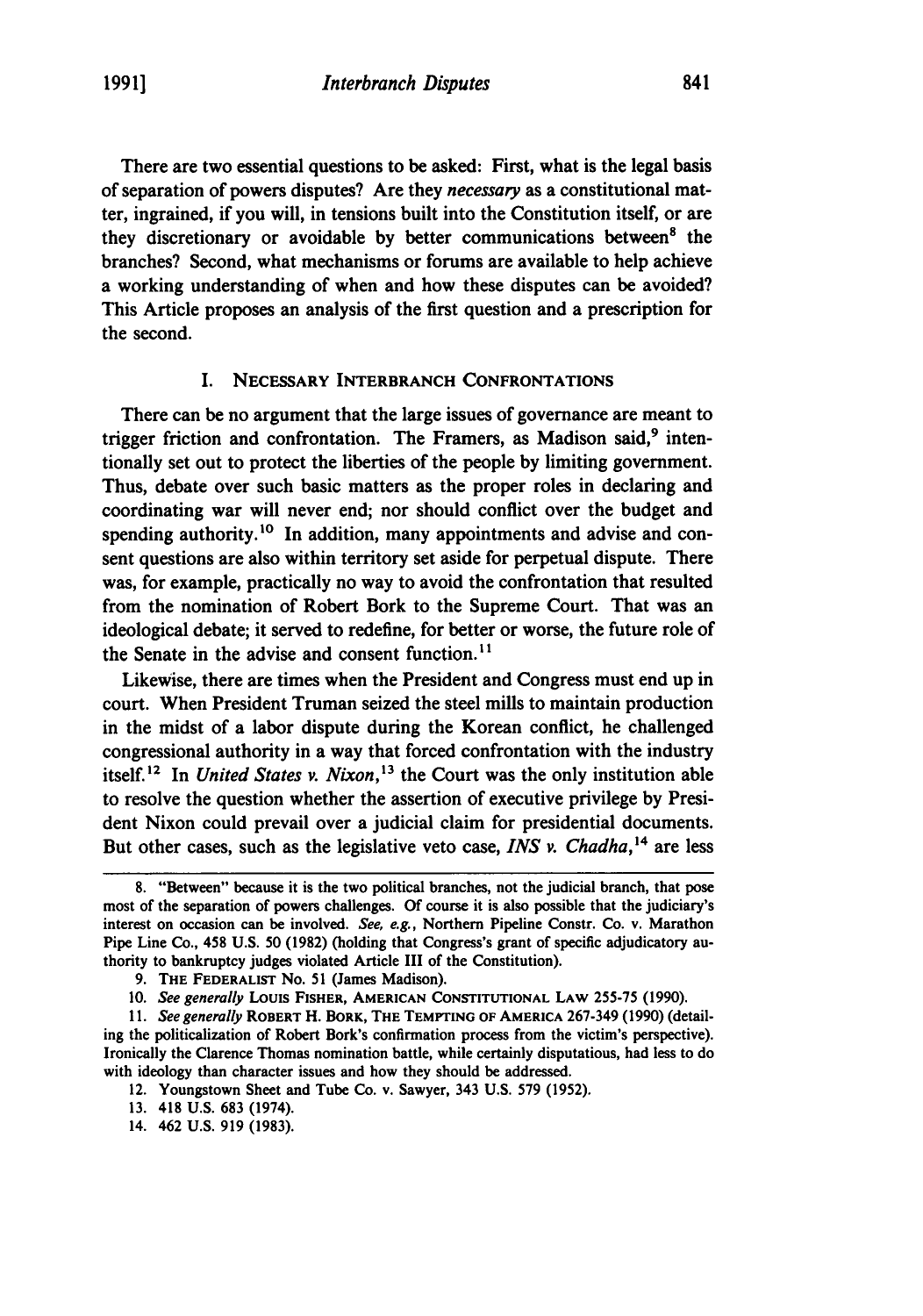than inevitable. Admittedly, *Chadha* dealt with explicit constitutional provisions—the bicameralism and presentment clauses of Article I—that presidents have a constitutional duty to preserve. Politics had made the legislative veto an accepted practice for many years and the political accommodation the device signified simply evaporated when it was extended into new areas, such as rulemaking review.<sup>15</sup> That the legislative veto continues to be employed **by** Congress in spending matters without presidential (or legal) challenge suggests that it is not totally without redeeming value.

Other recent separation of powers cases are even more dubious when placed on the scale of "necessary" judicial challenges. *Bowsher v. Synar*<sup>16</sup> and *Morrison v. Olson,17* the Gramm-Rudman-Hollings Act and independent counsel cases, respectively, were major constitutional challenges that might have been avoided **by** better negotiations between the branches. Interbranch clashes must happen only in situations where important constitutional responsibilities are expressly delegated and no compromise is contemplated **by** the political branches. Many other situations currently exist where clashes occur as if between enemies at night, with no real purpose or necessity, and with corrosive consequences for national consensus. These are the clashes that should be, at least as an initial matter, the focus of informal negotiation and resolution rather than judicial decree, because the political branches themselves have an obligation to interpret the Constitution and not leave that task solely to the courts.<sup>18</sup>

#### H. AVOIDABLE INTERBRANCH **CONFRONTATIONS**

There are many situations where conflict could be avoided if the political branches would confer and compromise. There are several examples that establish this proposition. The first involves a frequent source of conflictthe production of documents **by** the executive branch to Congress. There is, at one level, no more routine practice than the sharing of information be-

Jonathan L. Entin, Congress, the President, and the *Separation of Powers: Rethinking the Value of Litigation,* 43 **ADMIN.** L. **REV. 31,** 33 **(1991).**

**<sup>15.</sup>** It was only when the congressional use of the legislative veto extended to oversight of policymaking and rulemaking that the practice became intolerable from the executive branch's perspective.

**<sup>16. 478</sup> U.S.** 714 **(1986).**

**<sup>17. 487</sup> U.S.** 654 **(1988).**

**<sup>18.</sup> A** recent article emphasizes this point:

Excessive reliance upon the Court deceives us into thinking that these disputes are purely constitutional in nature and that only the Justices can resolve them. Demanding judicial resolution improperly diminishes the role of the political branches in interpreting the Constitution; emphasizing the constitutionality of a proposal diverts attention from its often dubious wisdom.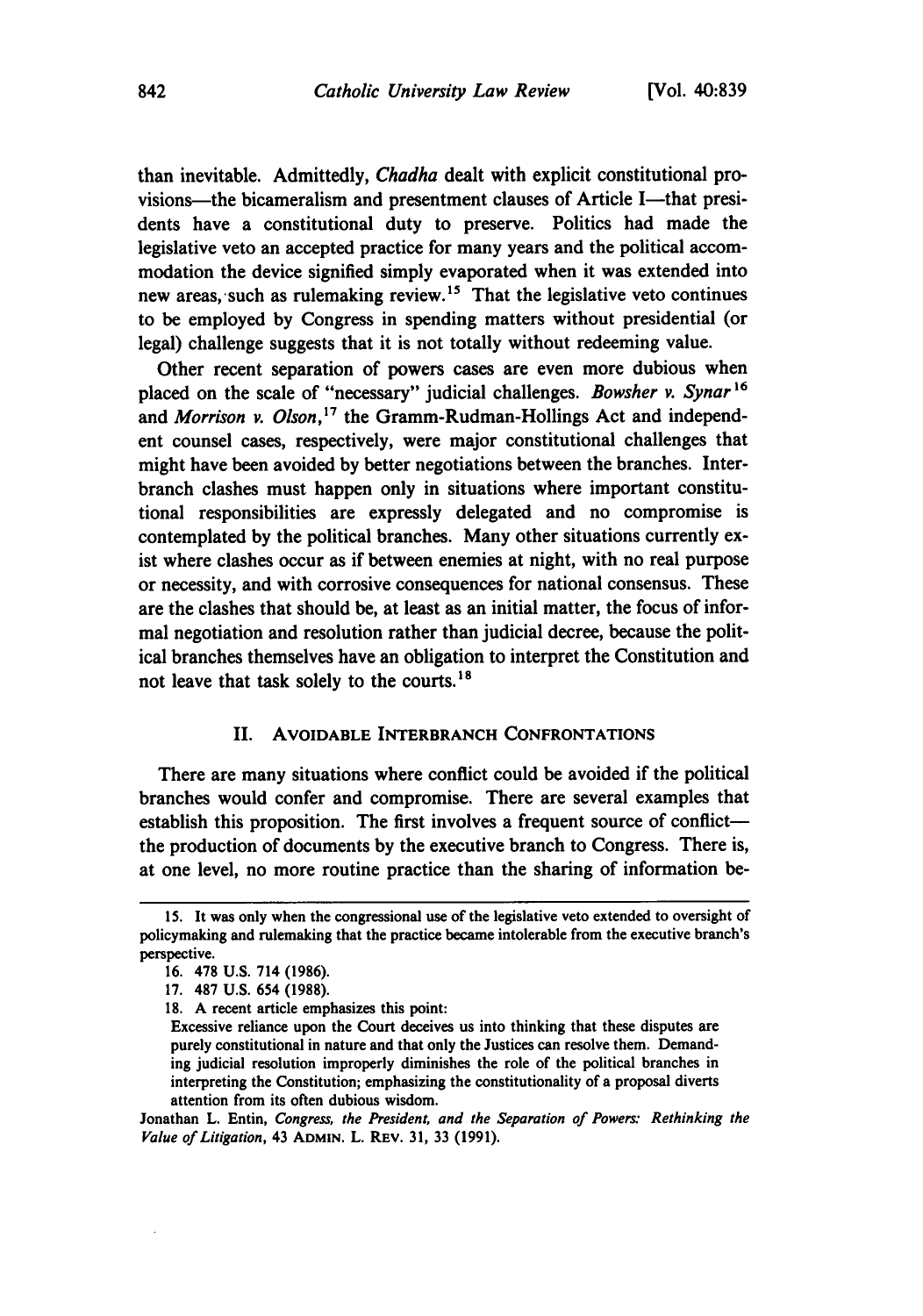tween executive officials and congressional committees. Both branches have strong interests in the process; Congress to perform its oversight function and the Executive to ensure that it can perform its constitutionally assigned tasks. Nevertheless, much occurs through accepted protocols of exchange, even though document production and protection is a deeply political process that raises delicate issues of interbranch relations.

The contested cases frequently pit assertions of executive privilege against congressional demands that may involve subpoenas and contempt citations.<sup>19</sup> Indeed, the most famous recent contempt case against Assistant Attorney General Theodore Olson ended up testing the constitutionality of the independent counsel mechanism.<sup>20</sup> In this case, however, and many others, it is fair to question whether the confrontation was necessary at all. Would better negotiating procedures between Congress and the Executive have reduced the necessary confrontations between the branches on the issue of document production? An insightful study recently undertaken **by** the **Ad**ministrative Conference of the United States $21$  suggests that there are better ways than litigation to resolve many of these disputes. The report advocates a set of congressional rules and an Executive order that requires negotiation on document production issues. The purpose of this negotiation is to achieve compromise and to provide a mechanism for systematic recordkeeping about such disputes to help shape the future resolution of similar claims. The overriding need is to create an atmosphere of trust that is often lacking between the branches in these types of negotiations. Indeed, as part of its solution, the report even suggests that neutral third party facilitators, retired federal judges and the like, might offer an alternative means of resolving disputes and establishing trust between the branches.<sup>22</sup>

Another recurring set of clashes that might be avoided centers on legislative additions (called limitations riders) to appropriation bills. Omnibus legislation with unrelated riders passed at the end of an appropriations cycle

20. Morrison v. Olson, **487 U.S.** 654 **(1988).**

**<sup>19.</sup>** See Peter M. Shane, *Legal Disagreement and Negotiation in a Government of Laws:* The Case *of Executive Privilege Claims Against Congress,* **71** MINN. L. REV. 461 **(1987);** *see also* Stanley M. Brand **&** Sean Connelly, *Constitutional Confrontations: Preserving a Prompt and Orderly Means by Which Congress May Enforce Investigative Demands Against Executive Branch Officials,* **36 CATH. U.** L. REV. **71 (1986)** (advocating the use of a special prosecutor to resolve conflicts in which the legislative demands for information are disobeyed **by** the executive branch).

<sup>21.</sup> PETER M. **SHANE, ADMIN. CONF. OF** THE **UNITED STATES, NEGOTIATING** FOR **KNOWLEDGE:** ADMINISTRATIVE **RESPONSES** TO **CONGRESSIONAL DEMANDS** FOR INFORMA-**TION** 41 **(1990).**

<sup>22.</sup> *Id.* at **37;** *see also* Shane, *supra* note **19,** at **529-39** (referring to earlier **ABA** efforts).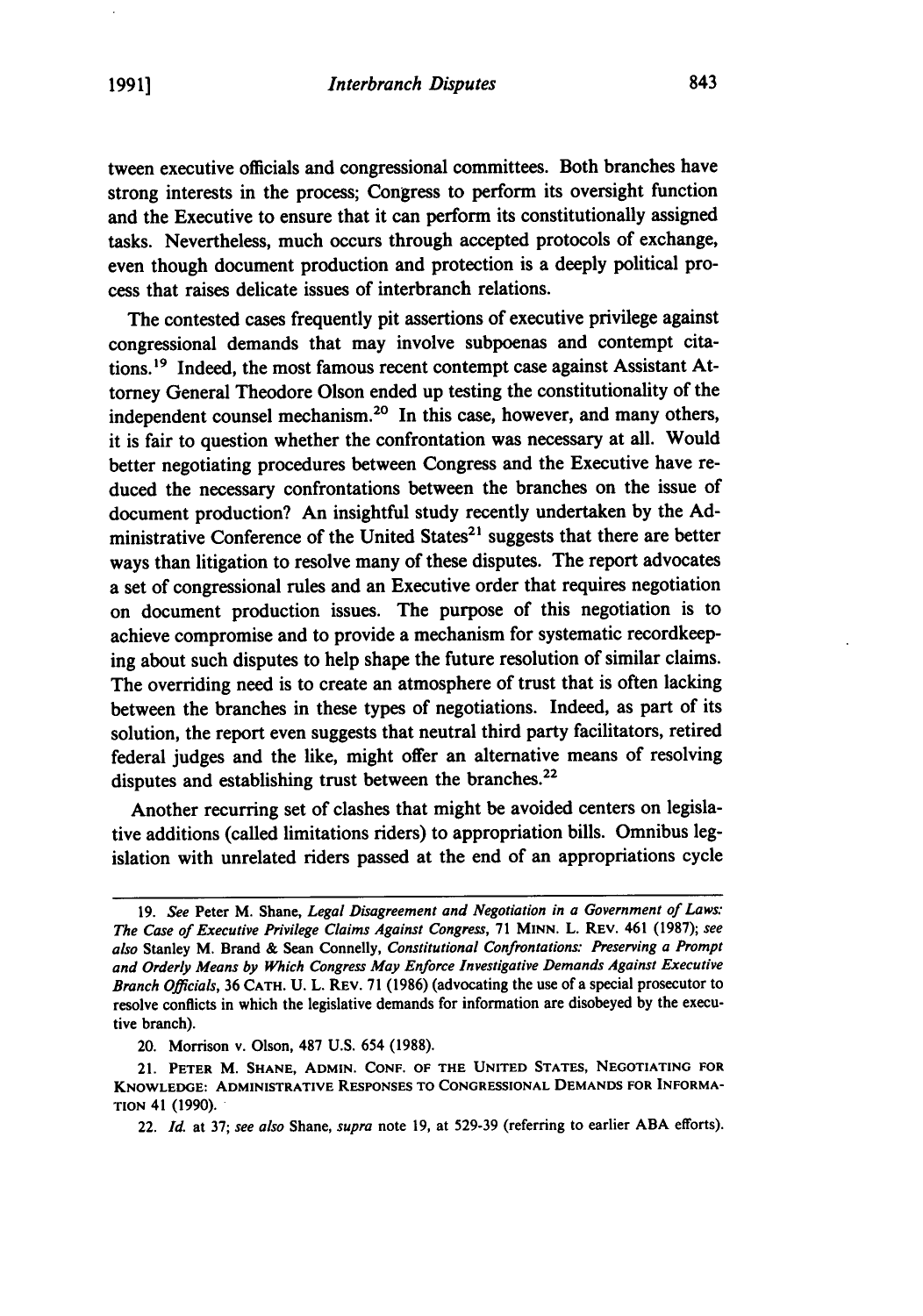may render the President's veto too powerful to exercise.<sup>23</sup> But even if, as Neal Devins has shown,<sup>24</sup> it is debatable whether the President is truly deprived of his veto power in such circumstances, there are sound reasons not to push policymaking to the last moments of the legislative cycle.

Moreover, some of these additions to appropriation bills often read like a form of interbranch harassment. Former Attorney General Richard Thornburgh highlighted several substantive provisions inserted in an allegedly veto-proof appropriation bill for which a valid legislative purpose was hard to divine.<sup>25</sup> For example, in the 1989 appropriation for the Department of the Interior, the following language appears: "None of the funds available under this title may be used to prepare reports on contacts between employees of the Department of the Interior and Members and Committees of Congress and their staff."<sup>26</sup> The point of this legislation was apparently to prevent the Secretary of the Interior, a cabinet official, from keeping track of what his own employees were saying to congressional leaders or probing into any charges of undue influence **by** interested members of Congress in executive decisions.<sup>27</sup> While this action failed, it occupied more time than it should have to resolve.<sup>28</sup> The whole idea of destabilizing the Executive by encouraging bureaucratic leaks to Congress is unjustifiable. One wonders how organizations like the American Civil Liberties Union **(ACLU),** which recently urged executive branch employees to leak information about the Gulf War to Congress, can square its actions with legitimate executive branch needs to protect national security.<sup>29</sup>

**<sup>23.</sup>** See Glen **0.** Robinson, *Public Choice Speculations On the Item Veto,* **74 VA. L. REV.** 403, 406-07 **(1988).** Contra Neal **E.** Devins, *Appropriations Redux: A Critical Look at the Fiscal Year* **1988** Continuing Resolution, **1988 DUKE L. J. 389,** 412-14 [hereinafter Devins, *A* Critical Look]. **Of** course the whole question of whether the item veto is itself a good idea (or indeed whether it now exists) is a subject worthy of interbranch discussion. See generally Neal **E.** Devins, Budget *Reform* and the *Balance of Powers,* **31** WM. **& MARY** L. **REV. 993 (1990).**

<sup>24.</sup> Devins, *A* Critical *Look, supra* note **23,** at 412-14.

**<sup>25.</sup>** Dick Thornburgh, The Separation of Powers: An Exemplar of the Rule of Law, Opening Address Before the Federalist Society Conference Symposium (Jan. **19-20, 1990),** *in* **68 WASH. U. L.Q.** 485 **(1990).**

**<sup>26.</sup>** Act of Oct. **23, 1989,** Pub. L. No. 101-121, **1989 U.S.C.C.A.N. (103** Stat.) **701, 722.**

**<sup>27.</sup>** Thornburgh, *supra* note **25,** at 490.

**<sup>28.</sup>** The aftermath of the Interior incident is instructive. The White House Counsel's office advised Congress that its provision was an unconstitutional usurpation of executive power. After this, Congress amended the provision to limit its effective date to one day-October **1, 1989.** As that day had already passed, no Interior contacts were required to be logged. *See* Symposium, *Panel III, Congressional Control of the Administration of Government: Hearings, Investigations, Oversight, and Legislative History,* **68 WASH. U. L.Q. 595, 598, 603 (1990).** Few would dispute that this pointless exercise should have been avoided.

**<sup>29.</sup>** The **ACLU** proclaimed before the Gulf War that lower level officials "'have a legal right and a political responsibility'" to leak in order "'to ensure that Congress has the information it needs to perform its constitutional duties.'" Edwin M. Yoder, Jr., *Whistle-Blowing,*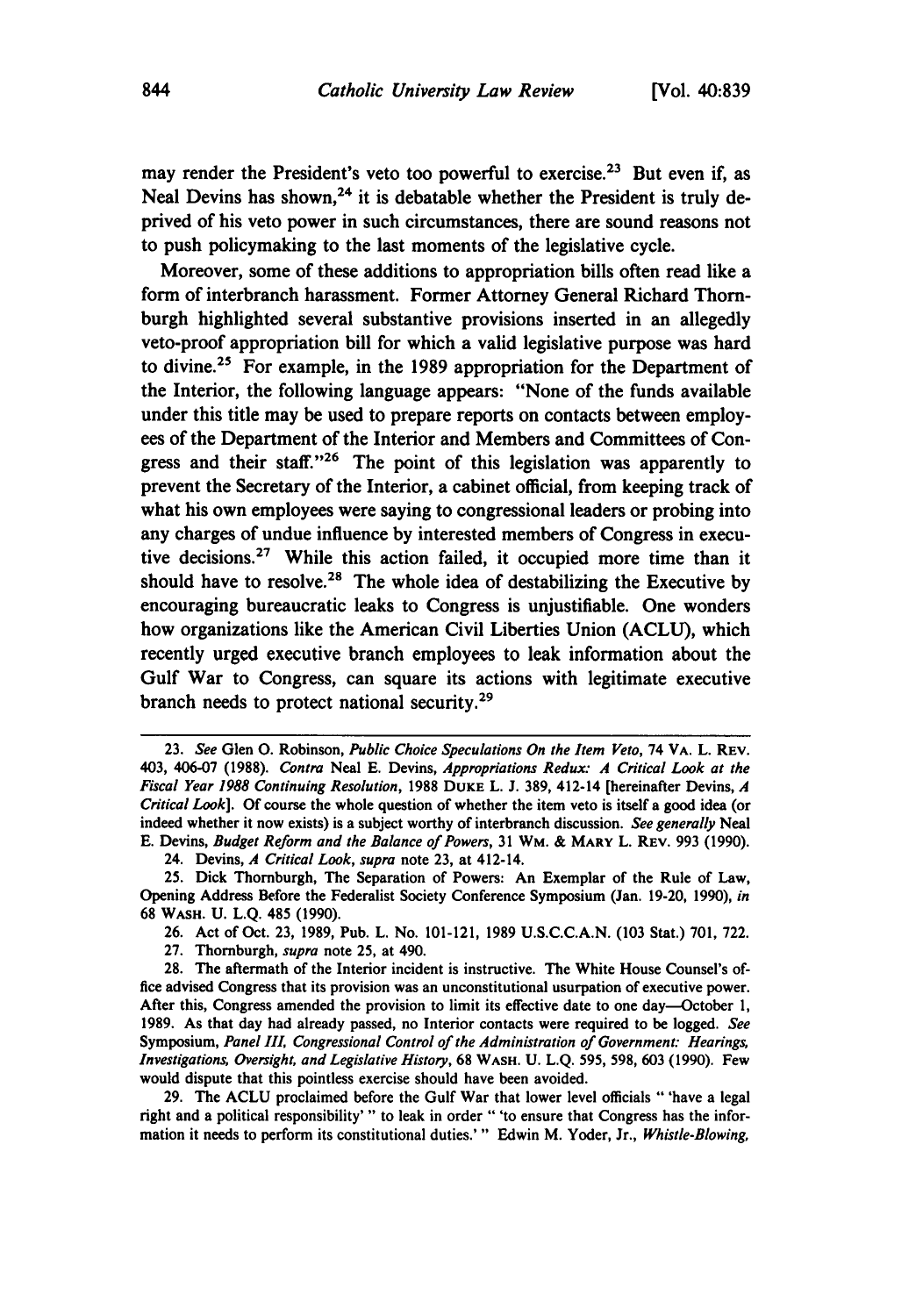With regard to the Interior incident, Attorney General Thornburgh concluded that **"[s]uch** provisions obviously represent petty politics at their most base."<sup>30</sup> That is a proposition with which it is hard to disagree; however, the larger question is more central. **Why** had the relationship of trust fallen to a level where such responses were forthcoming? Had the breakdown in communications between the branches reached the point where it had to be fought out in legislative skirmishing? This kind of non-productive exchange speaks eloquently to the need to create a forum for meeting and conferring, in which interbranch guerilla warfare over the loyalty of government employees can be avoided. An ongoing dialogue between the main players in a neutral setting where give and take is possible is certainly preferable to this public embarrassment.

Another situation where dialogue might be beneficial concerns the question of executive branch control of the agencies through the Office of Management and Budget (OMB) and the related question of agency organization, independent versus executive. During the last three administrations, attempts have been made to centralize and control the policymaking functions of the agencies through OMB's Office of Information and Regulatory Affairs. This control has been achieved through a succession of Executive Orders<sup>31</sup> that have challenged congressional assumptions about dictating agency policy and priorities through legislation, especially in regard to the so-called independent agencies. Over time, there have been accommodations on both sides that have modified the procedures whereby **OMB** policy control is exercised and, at the same time, have forestalled restrictive legislation that would have frustrated the Executive's need to centralize policymaking.32 Nonetheless, tensions continue in this area that could be reduced **by** informal communication and understanding.

The continuing issue of how best to organize agencies to perform their missions is also one worth discussing in a neutral setting. Traditionally, Congress has looked to independent commissions as a mechanism for asserting more control.33 But it is becoming increasingly clear that the Executive

*ACLU-Style,* **WASH.** PosT, Dec. **30, 1990,** at **C7** (quoting advertising issued **by** the **ACLU).** In this one-sided world one wonders about such other valid constitutional duties as the President's responsibility to ensure the national security.

**<sup>30.</sup>** Thornburgh, *supra* note **25,** at 490.

**<sup>31.</sup>** *See* Exec. Order No. 12,498, **3** C.F.R. **323 (1985);** Exec. Order No. **12,291, 3** C.F.R. 127 (1981).

<sup>32.</sup> *See, e.g.,* S. 1080, 97th Cong. 1st Sess. (1981), *reprinted in* 127 **CONG.** REC. 7938-41 **(1981).**

**<sup>33.</sup>** *See* Paul R. Verkuil, *The Purposes and Limits of Independent Agencies,* **1988 DUKE L.J. 257** (explaining the potential and limitations of the independent agency as a vehicle for making government decisions).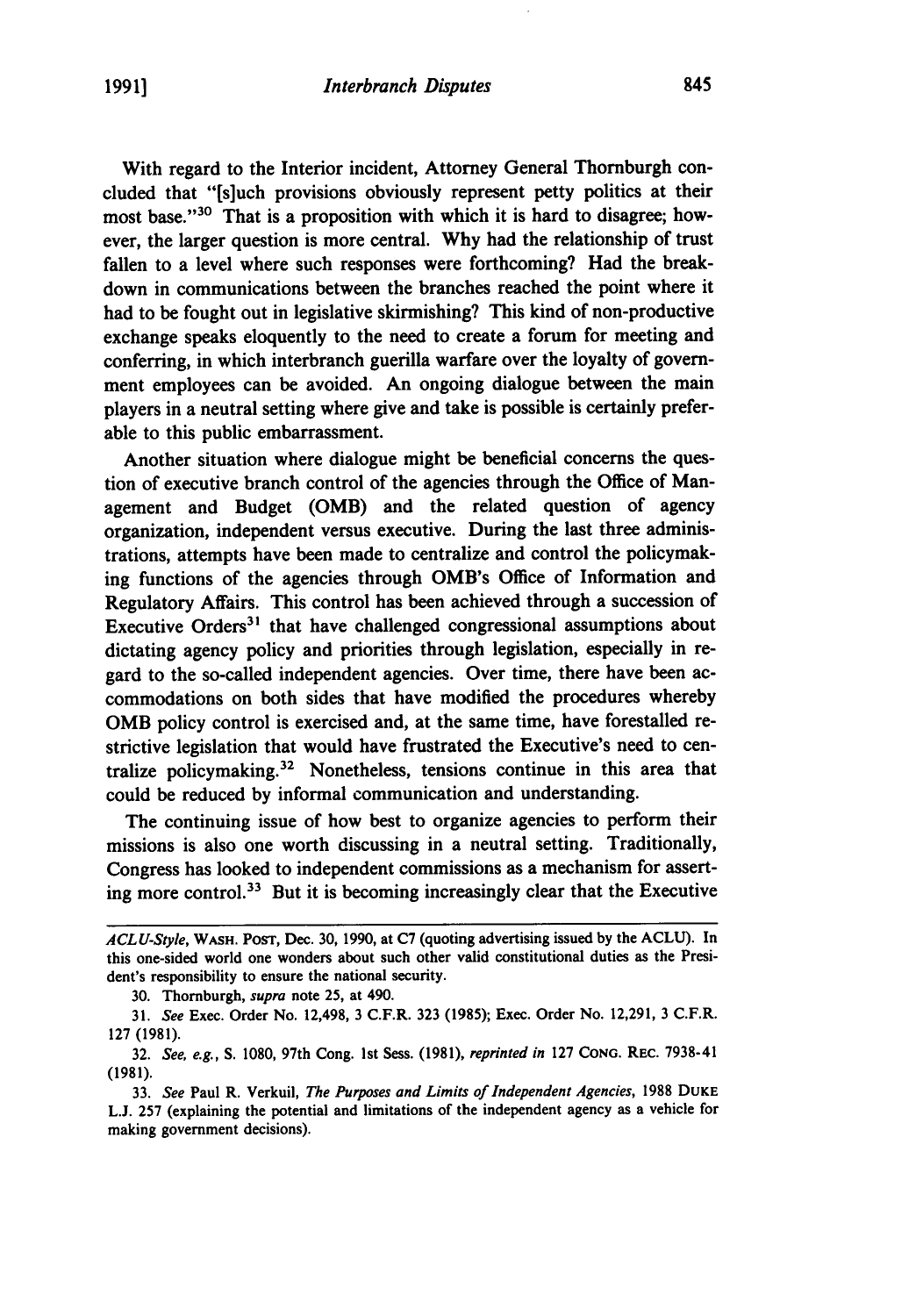can exert more policy control over independent agencies than was previously believed, 34 and that the independent commission may not be the best vehicle for Congress to influence **policy.<sup>3</sup> 5 A** sensible dialogue between the branches about what each wants to accomplish with these commissions could greatly assist the future effectiveness of the administrative agency as an institution.

The question of administrative agency structure also blends easily into another area where executive-legislative dialogue would be useful—that of the delegation of legislative power and the uses of legislative history.<sup>36</sup> Vague, general grants of power to agencies (independent ones at least) are often countered with overly precise statutory requirements for decisionmaking imposed upon executive agencies. The practice of writing overly complex and detailed legislation is itself a congressional reaction to the fact that the executive branch has been in the hands of the other party for five of the last six administrations. An article in the *New York Times* outlines numerous agency Jaws "almost as complex as the tax code," citing the Environmental Protection Agency's regulations on air pollution as a prime example,  $37$  and notes: "Bush Administration officials acknowledge that they have missed many of the deadlines set **by** Congress for the new laws. But they say Congress is partly to blame because it writes laws of impenetrable complexity with countless mandates and gives Federal agencies insufficient time to write needed regulations."<sup>38</sup> These problems of legislative complexity, burdensome time lines, and executive recalcitrance are ideal subjects for informal negotiation and compromise. If Congress can understand the agencies's legitimate complaints (on such matters as rulemaking timeframes, for instance), will it not be in a better position to write sensible and more enforceable regulatory standards?

An understanding of how the Executive can best implement congressional dictates requires a sharing of experiences on both sides. We need to do what Michael Davidson, Counsel, United States Senate, has recently suggested-

<sup>34.</sup> *Id.*

**<sup>35.</sup>** Recently congress itself has considered converting one of its independent commissions, the Nuclear Regulatory Commission, into an executive, single-headed agency much like the Environmental Protection Agency. This willingness on Congress's part to rethink the organization of agencies in order to make them more effective can only be applauded. *Id.* at 274- **75.**

**<sup>36.</sup>** *See generally* Symposium, *Panel II, Presidential Lawmaking Powers: Vetoes, Line Item Vetoes, Signing Statements, Executive Orders, and Delegations of Rulemaking Authority,* **68 WASH U. L.Q. 533 (1990).**

**<sup>37.</sup>** Robert Pear, *U.S. Laws Delayed by Complex Rules and Partisanship,* N.Y. **TIMES,** Mar. **31, 1991,** at **1.**

**<sup>38.</sup>** *Id.*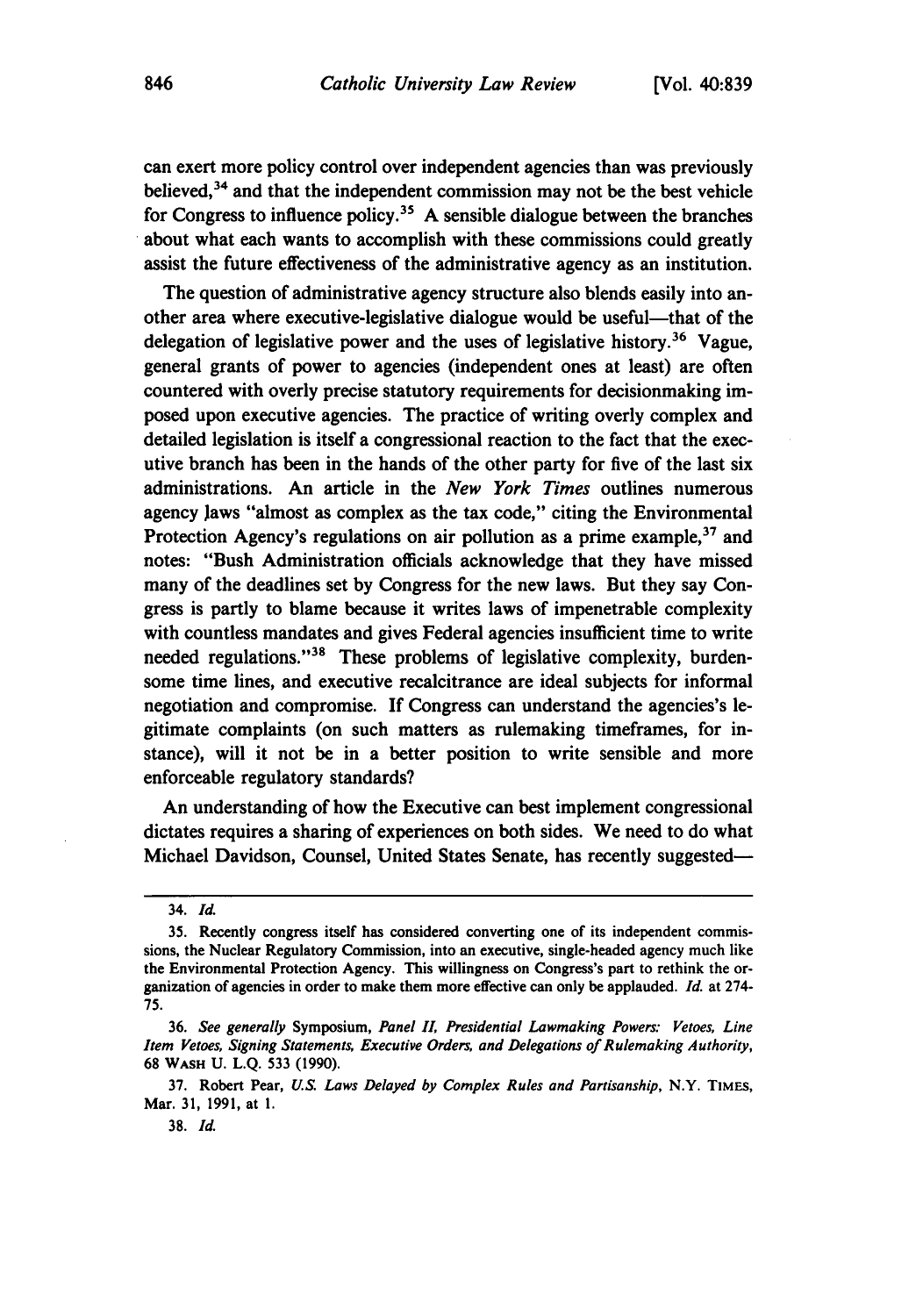namely, to find a "common table" for Congress and the White House to resolve these matters.39

#### III. THE EXISTING MECHANISMS FOR RESOLVING DISPUTES

Both the executive and legislative branches have institutional mechanisms to assist in the resolution of separation of powers disputes. They tend, however, to be branch-identified and, thereby, to foster the very lack of trust that frustrates the resolution of "avoidable" separation of powers disputes. The Office of Legal Counsel **(OLC)** at the Department of Justice is the executive branch repository of wisdom on separation of powers matters. Long headed **by** astute legal advisors, including two current Supreme Court Justices, this office prepares opinions for the Attorney General and mediates ongoing disputes over matters such as document production to Congress. The Office of the White House Legal Counsel also works to present the Executive position on separation of powers disputes and, when matters reach the court, the Solicitor General's office provides the most unbiased perspective of all. But none of these Executive institutions has the capacity to serve as effective facilitator of interbranch conflict resolution.

There is, however, an independent agency which has been increasingly successful in securing the participation of all three branches in its deliberations. The Administrative Conference of the United States **(ACUS)** exists to improve the decision process of the administrative agencies. While its mandate is limited to matters of procedure, it is one of the few places where government brings together members of all three branches for discussion of resolutions that can involve settlement of interbranch conflicts.<sup>40</sup>

On the congressional side, the institutional arrangements are similar. Both the House and Senate have legal counsel who, like the **OLC,** represent their clients well. For longer term research projects the Congressional Research Service (CRS) provides astute reports and expert advice. The executive branch probably lacks confidence in CRS as an institution, however, since its name alone expresses an identification with the congressional branch. The Government Accounting Office **(GAO)** also has similar strengths and, after Bowsher *v. Synar,* it has the comparable weakness of being labelled a legislative creature.

It should not be surprising that the separate branches have created separate institutions to advise them. The difficulty is that these branch-identified institutions are not constituted to bridge the gap between the branches any

**<sup>39.</sup>** Symposium, *supra* note **28,** at **609.**

<sup>40.</sup> Indeed the report prepared for **ACUS by** Peter Shane, see *supra* notes 21-22, includes recommendations for interbranch dialogue.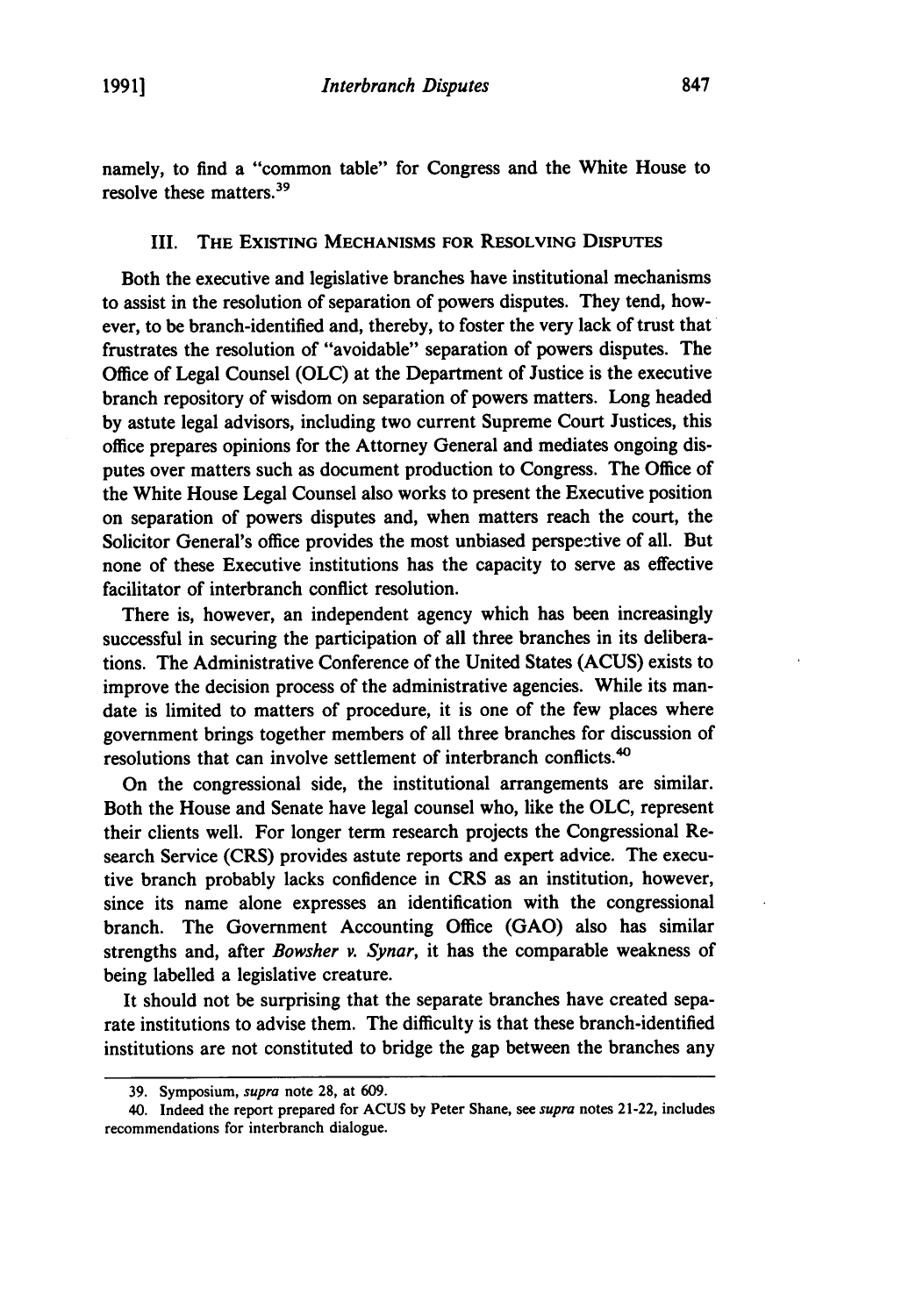more than are the branches themselves. Institutions that are **by** inclination and organization meant to have single branch loyalties are simply not focused on the issues of negotiation and compromise of representation of proven conflicts.

There are, of course, several non-governmental organizations that can provide less branch-identified settings for research and discussion. The most well established is the Brookings Institution (Brookings) which sponsors conferences, conducts research, and speaks out on important issues. This is perhaps the most effective private organization currently at work in this regard. 4' Brookings has regular seminars for senior executive officials, members of Congress, and judges that are excellent forums for informal discussion.42 Clearly, however, there is room for other organizations that can offer neutral settings for discussion of interbranch problems. One can conclude this simply **by** observing that the intensive conflicts described above have not been ameliorated **by** existing mediating institutions.

## IV. **NEW** POSSIBILITIES FOR **RESOLVING** INTERBRANCH DISPUTES: SETTING THE **COMMON** TABLE

The political branches themselves are undoubtedly aware of the desirability of resolving disputes in informal ways. The tensions of the last decade have made it plain that separation of powers problems are increasingly friction prone. President Bush has toned down the rhetoric of the Reagan administration and made efforts to meet with the leadership in Congress, even before the Gulf situation. He of course has more work to do in the aftermath of the Thomas Confirmation. Congress itself also has recognized the need for dialogue about the confirmation process.

Recently, even the House has advocated the creation of new mechanisms to help solve the problems of communication. In July **1989,** the Committee on Legislative Appropriations, chaired **by** Congressman Vic Fazio, invited new ideas for resolving old problems:

The Committee is concerned about a number of issues the Congress must address involving constitutional process and policy. Issues of this type include impeachment, the budget process, the advise and consent role, constitutional amendment procedures, war powers, and the legislative veto. Because of this concern, the

<sup>41.</sup> Other valuable organizations include the Center for the Study of the Presidency in Charlottesville, Virginia, and the Carl Albert Center in Oklahoma.

<sup>42.</sup> Brookings does have something of a reputation as a government in exile which conceivably affects its position as a neutral organization. The presence of other organizations such as the American Enterprise Institute, and the practice of jointly sponsoring projects between them, however, make that a limited concern.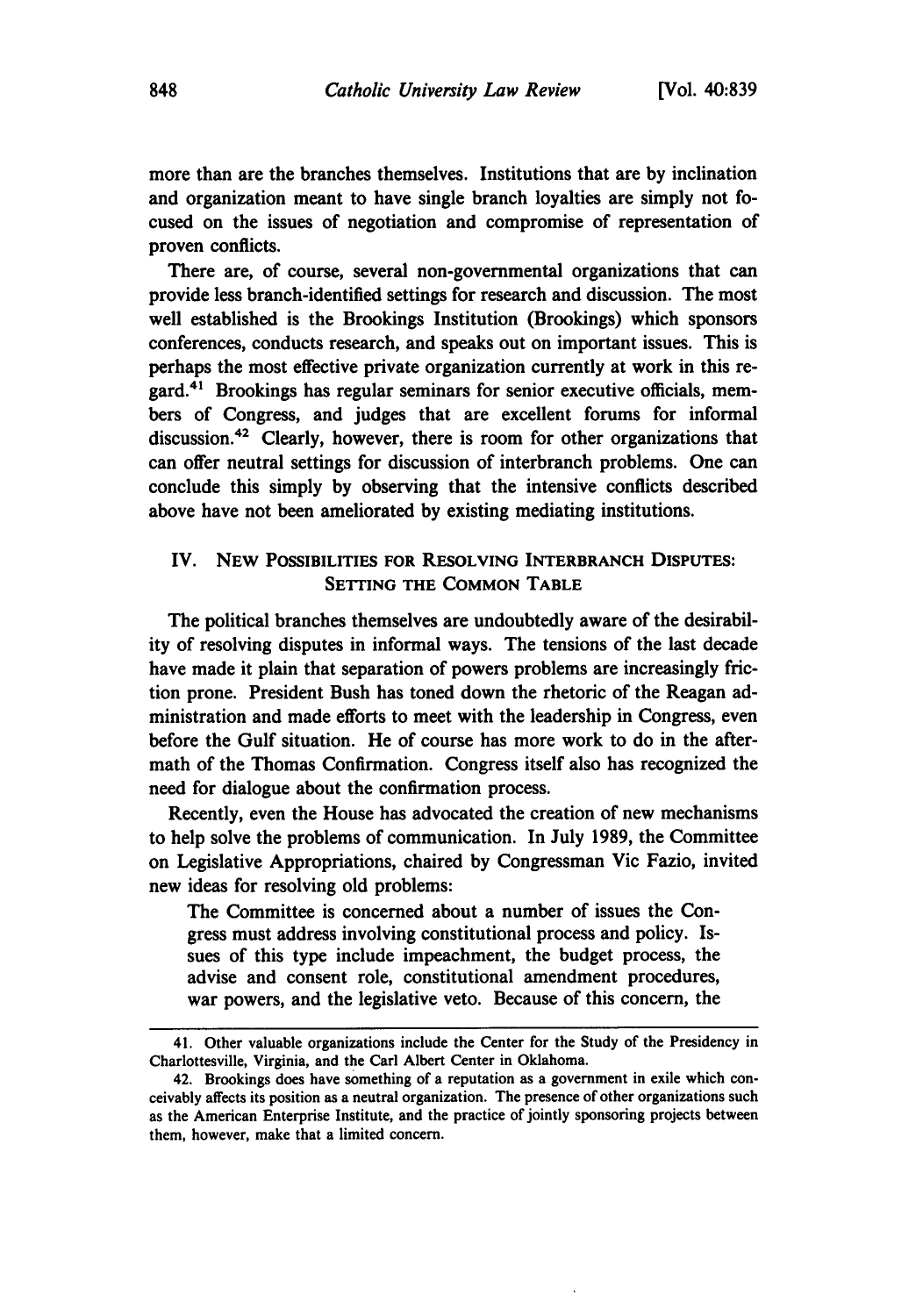Committee believes there is a need to have a central point of analysis and review of matters affecting Congress and the constitutional **process....** [T]he Committee will review this need and consider approaches to providing the necessary independent analysis to the Congress.<sup>43</sup>

The importance of responding to these concerns has been recognized **by** several organizations.<sup>44</sup> The Catholic University of America, Columbus School of Law, and the College of William and Mary, Marshall-Wythe School of Law, have proposed a collaborative venture-the Center for Interbranch Relations and the Constitutional Process. The Center plans to draw upon the resources of the combined universities to engage in the following activities:

- **1.** Task forces to examine instances of interbranch conflicts that are susceptible to effective negotiation. These task forces will involve affiliated scholars, students, and government officials.
- 2. Seminars and conferences on contentious issues of separate and shared powers. What better time, for example, to discuss the future of the war powers amendment in light of the Gulf experience and to compare it to the experience of Iran-Contra?
- **3.** Internships for students with members of Congress and the executive branch relating to interbranch problems.
- 4. Research and data collection in both law school libraries, publication of significant findings in the two law schools's law reviews and, as appropriate, in the Administrative Law Review which is housed at the Marshall-Wythe School of Law.
- **5.** Provision of a "practice field," a neutral setting for exploring and negotiating interbranch disputes and settling them, if at all possible, in private, rather than in court. This is a prime function of the Center, and it cannot come about overnight. It will only happen as the Center

<sup>43.</sup> H.R. **REP.** No. **179,** 101st Cong., **1st** Sess. 2 **(1989).**

<sup>44.</sup> The Catholic University of America, Columbus School of Law, and the College of William and Mary, Marshall-Wythe School of Law, have joined to establish the Center for Interbranch Relations and the Constitutional Process. The Catholic University Center will be devoted to helping Congress resolve extraordinary interbranch clashes, such as those that Congressman Fazio described. Congressman Fazio cites several examples of what **I** have labelled here as unavoidable conflicts, but the process of categorization is itself part of the challenge of any interbranch dispute resolution center. The Center will serve as a resource center, a source for expert testimony, and a setting for consultation with congressional officials. The thrust of the William and Mary Center will be long-term research, document collection and retention, a conference capacity, and a visiting fellows program. **A** center with instant access and one that offers the opportunity to reflect, provides an ideal environment for quick, as well as educated, decisionmaking.